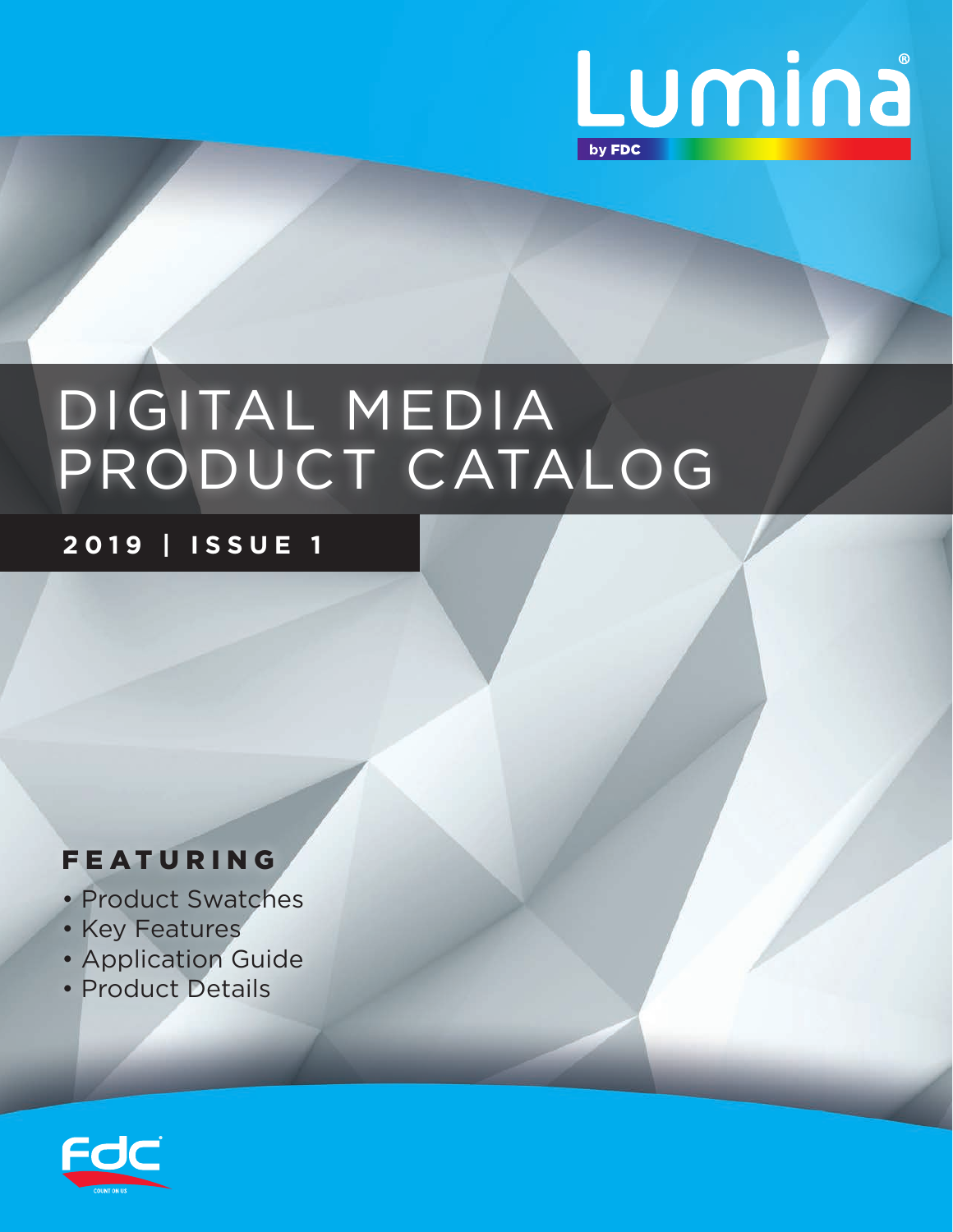

#### ABOUT LUMINA

Lumina® is FDC's National Graphic Products Brand, offering more choices based on a proven range of sign, digital and heat transfer films, with price and performance competitive with the leading brands. Plus, Lumina

| <b>LUMINA SIGN</b>                                                                                                                                                                         | <b>LUMINA DIGITAL</b>                                                                                                                                                                        |
|--------------------------------------------------------------------------------------------------------------------------------------------------------------------------------------------|----------------------------------------------------------------------------------------------------------------------------------------------------------------------------------------------|
| Lumina's complete Sign Vinyl product line<br>features a wide array of colors and sizes for<br>sign and vehicle applications. Our product<br>reliability has been proven for three decades. | The Lumina Digital product line has your wide<br>format printing needs covered. FDC offers a<br>complete selection of Lumina brand banner,<br>overlaminates, digital media and window films. |
| <b>LUMINA HEAT TRANSFER (HTV)</b>                                                                                                                                                          | <b>LUMINA CRAFT</b>                                                                                                                                                                          |

is backed by the Service Advantages of FDC Graphic Films, Inc.

#### ABOUT FDC

FDC is a Master Distributor and Converter. We source the top performing products from leading manufacturers and offer the right products in the sizes that are needed with on time, complete and error free shipments. Since 1988, FDC has been the Graphics Industry's premier service provider.



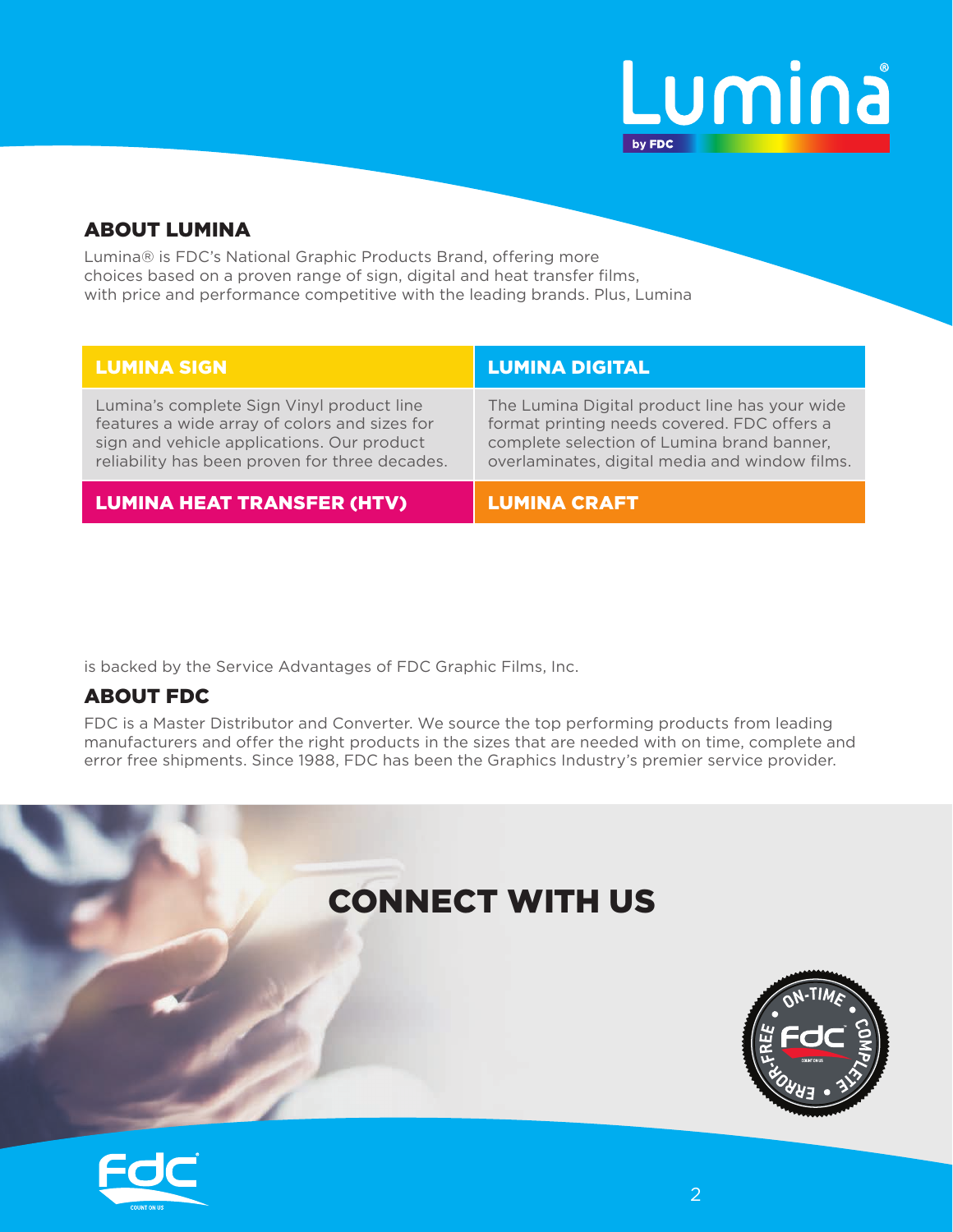# AIR EGRESS MEDIA & PRINT MEDIA: HIGH PERFORMANCE

| <b>AIR EGRESS MEDIA</b> |                  |                                                | <b>GLOSS</b>        | <b>MATTE</b>        | <b>CLEAR</b>        |
|-------------------------|------------------|------------------------------------------------|---------------------|---------------------|---------------------|
| <b>PART NO.</b>         | <b>FACE MIL.</b> |                                                | <b>COLOR NUMBER</b> | <b>COLOR NUMBER</b> | <b>COLOR NUMBER</b> |
| 1025*                   | 5.0              | Air Egress Color Film, Wrap                    |                     | 003                 |                     |
| 7128                    | 2.0              | Cast Wrap with Low Profile Air Egress          | 002                 |                     |                     |
| 7237                    | 3.0              | Intermediate Calendered, Slide-able Air Egress | 002                 |                     |                     |
| 7238                    | 3.0              | Intermediate Calendered, Repositionable        | 002                 | 049                 |                     |

| <b>HIGH PERFORMANCE</b> |                           |                                       | <b>GLOSS</b>        | <b>MATTE</b>        | <b>CLEAR</b>        |
|-------------------------|---------------------------|---------------------------------------|---------------------|---------------------|---------------------|
|                         | <b>PART NO. FACE MIL.</b> |                                       | <b>COLOR NUMBER</b> | <b>COLOR NUMBER</b> | <b>COLOR NUMBER</b> |
| 7102                    | 2.0                       | Premium Cast, Permanent Grey Adhesive | 002                 |                     | 000                 |

\*While Supplies Last

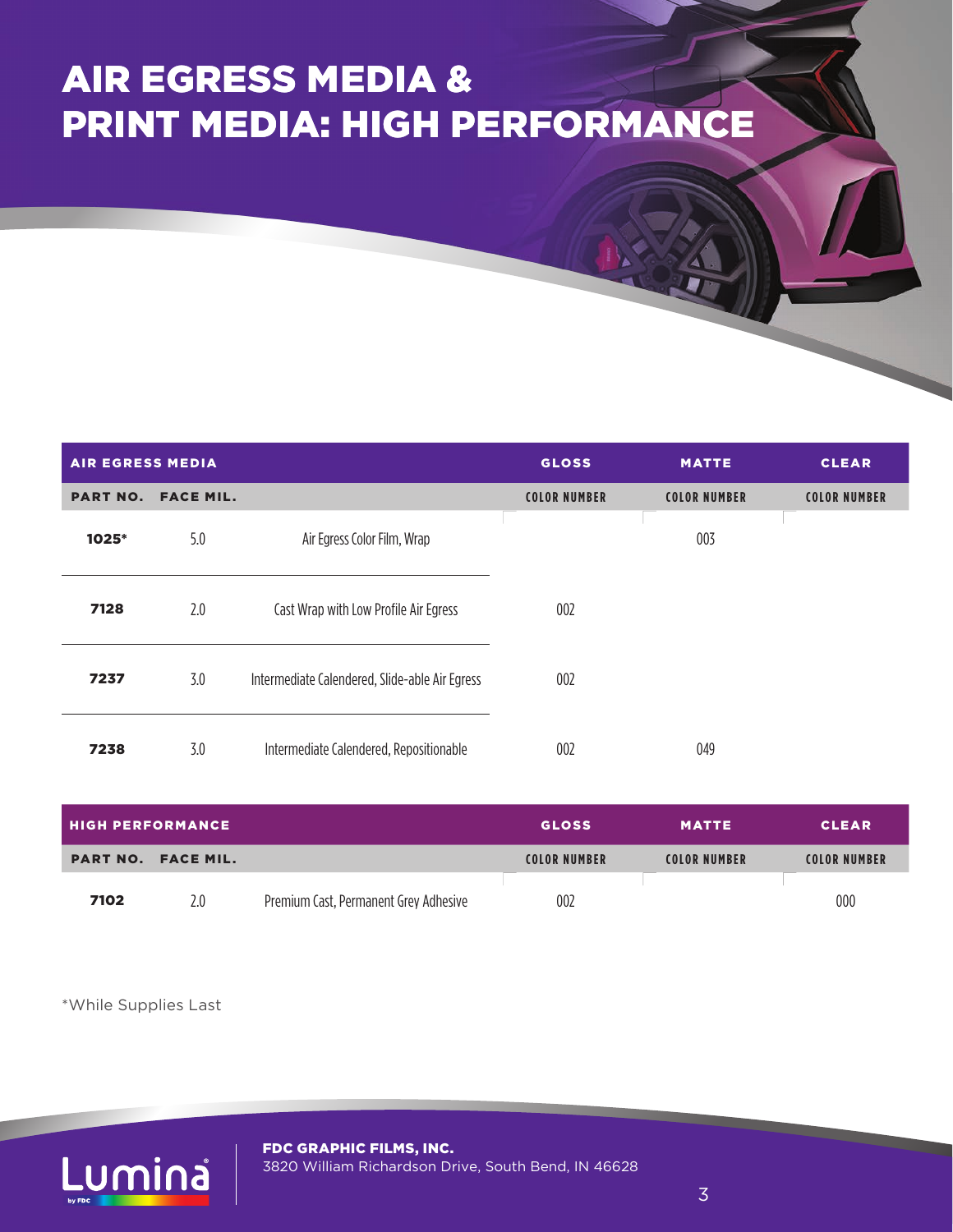### PRINT MEDIA: GENERAL PURPOSE

| <b>GENERAL PURPOSE</b> |                    |                                                                   | <b>GLOSS</b>        | <b>MATTE</b>        | <b>CLEAR</b>        |
|------------------------|--------------------|-------------------------------------------------------------------|---------------------|---------------------|---------------------|
|                        | PART NO. FACE MIL. |                                                                   | <b>COLOR NUMBER</b> | <b>COLOR NUMBER</b> | <b>COLOR NUMBER</b> |
| 7247                   | 3.4                | Intermediate Calendered,<br>Permanent Grey Adhesive               | 102                 | 049                 |                     |
| 7242                   | 3.4                | Intermediate Calendered,<br>Permanent Adhesive                    | 002                 | 049                 | 100                 |
| 7250                   | 3.0                | Intermediate Calendered,<br>Permanent High Tack Adhesive          | 002                 |                     |                     |
| 7243*                  | 3.4                | Intermediate Calendered,<br>Removable Adhesive                    | 002                 | 049                 | 100                 |
| 7253                   | 6.1                | Intermediate Calendered, Semi-Rigid,<br><b>Permanent Adhesive</b> |                     | 049                 |                     |
| 7254                   | 6.1                | Intermediate Calendered, Semi-Rigid,<br>Removable Adhesive        |                     | 049                 |                     |
| 7246                   | 3.4                | Economy Calendered, Permanent Adhesive                            | 102                 | 049                 |                     |
| 7203                   | 3.0                | Value Calendered, Permanent Adhesive                              | 002                 | 049                 |                     |

\*While Supplies Last

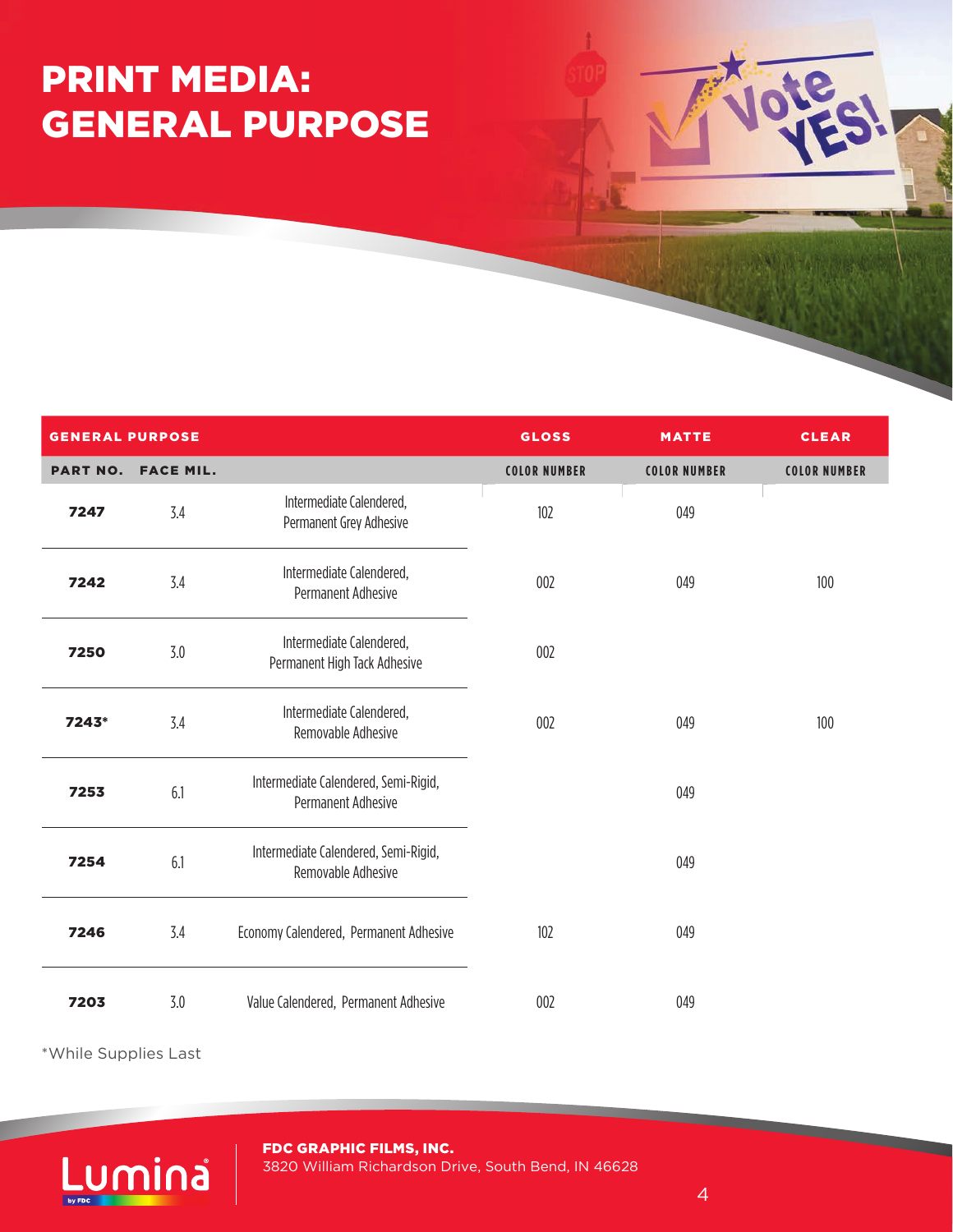## PRINT MEDIA: SPECIALTY

| <b>SPECIALTY</b> |                      |                                                                                       | <b>GLOSS</b>        | <b>MATTE</b>        | <b>CLEAR</b>        |
|------------------|----------------------|---------------------------------------------------------------------------------------|---------------------|---------------------|---------------------|
| <b>PART NO.</b>  | <b>FACE MIL.</b>     |                                                                                       | <b>COLOR NUMBER</b> | <b>COLOR NUMBER</b> | <b>COLOR NUMBER</b> |
| 7300             | 5.9                  | Premium Reflective, Permanent Adhesive                                                | 002                 |                     |                     |
| 7270             | 3.2                  | Translucent Calendered, Permanent Adhesive                                            |                     | 049                 |                     |
| 7267             | 6.0                  | 6.0 Perforated Calendered, Removable Adhesive<br>(102 - 50/50 perf, 402 - 60/40 perf) |                     | 102                 |                     |
|                  |                      |                                                                                       |                     | 402                 |                     |
| 7335             | 7.0                  | Wall Fabric, Removable Adhesive                                                       |                     | 049                 |                     |
| 7420             | 8.7(002)<br>6.5(049) | Paper                                                                                 | 002                 | 049                 |                     |
| 7262             | 7.5                  | <b>Static Cling</b>                                                                   | 002                 |                     | 000                 |

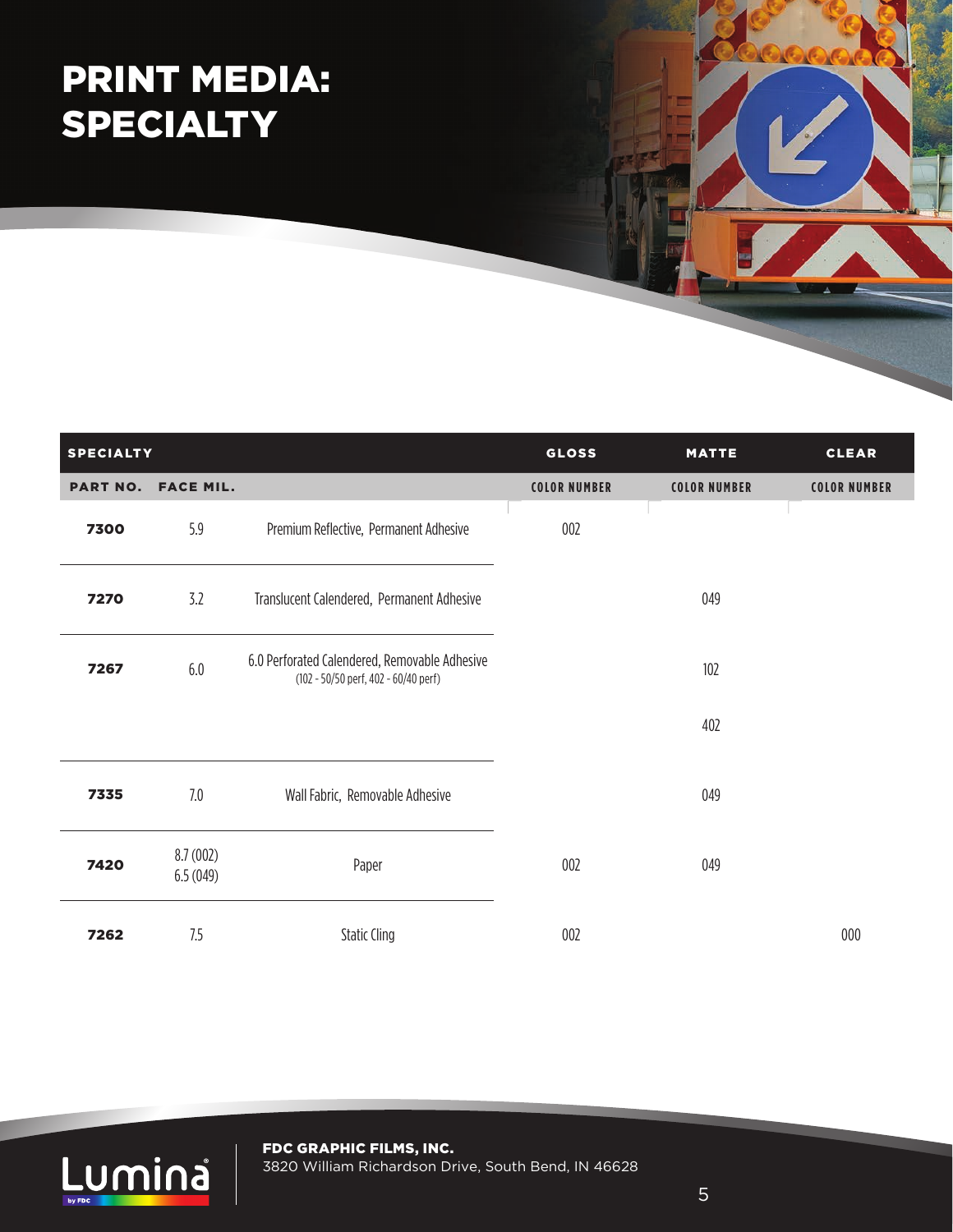### PRINT MEDIA: BANNER

| <b>BANNER</b>   |               |                                         | <b>GLOSS</b>        | <b>MATTE</b>        | <b>LUSTER</b>       |
|-----------------|---------------|-----------------------------------------|---------------------|---------------------|---------------------|
| <b>PART NO.</b> | <b>WEIGHT</b> |                                         | <b>COLOR NUMBER</b> | <b>COLOR NUMBER</b> | <b>COLOR NUMBER</b> |
| 7504            | 13 oz.        | Banner                                  | 002                 | 049                 |                     |
| 7501            | 13 oz.        | Banner, High Strength                   | 002                 | 049                 |                     |
| 7508            | 18 oz.        | Banner, Blockout                        |                     | 049                 |                     |
| 7505            | 13 oz.        | Banner Super Smooth, Blockout           | 049                 |                     |                     |
| 7506            | 15 oz.        | Banner Super Smooth, Blockout           |                     | 049                 |                     |
| 7604            | 13 oz.        | Banner Scrimless Non-Curling, Grey Back |                     |                     | 102                 |
| 7606            | 15 oz.        | Banner Scrimless Non-Curling, Blockout  |                     |                     | 102                 |
| 7521            | 8 oz.         | Mesh, Removable Liner                   |                     | 508                 |                     |
| 7522            | 9 oz.         | Mesh, Removable Liner                   |                     | 509                 |                     |



FDC GRAPHIC FILMS, INC. 3820 William Richardson Drive, South Bend, IN 46628 FI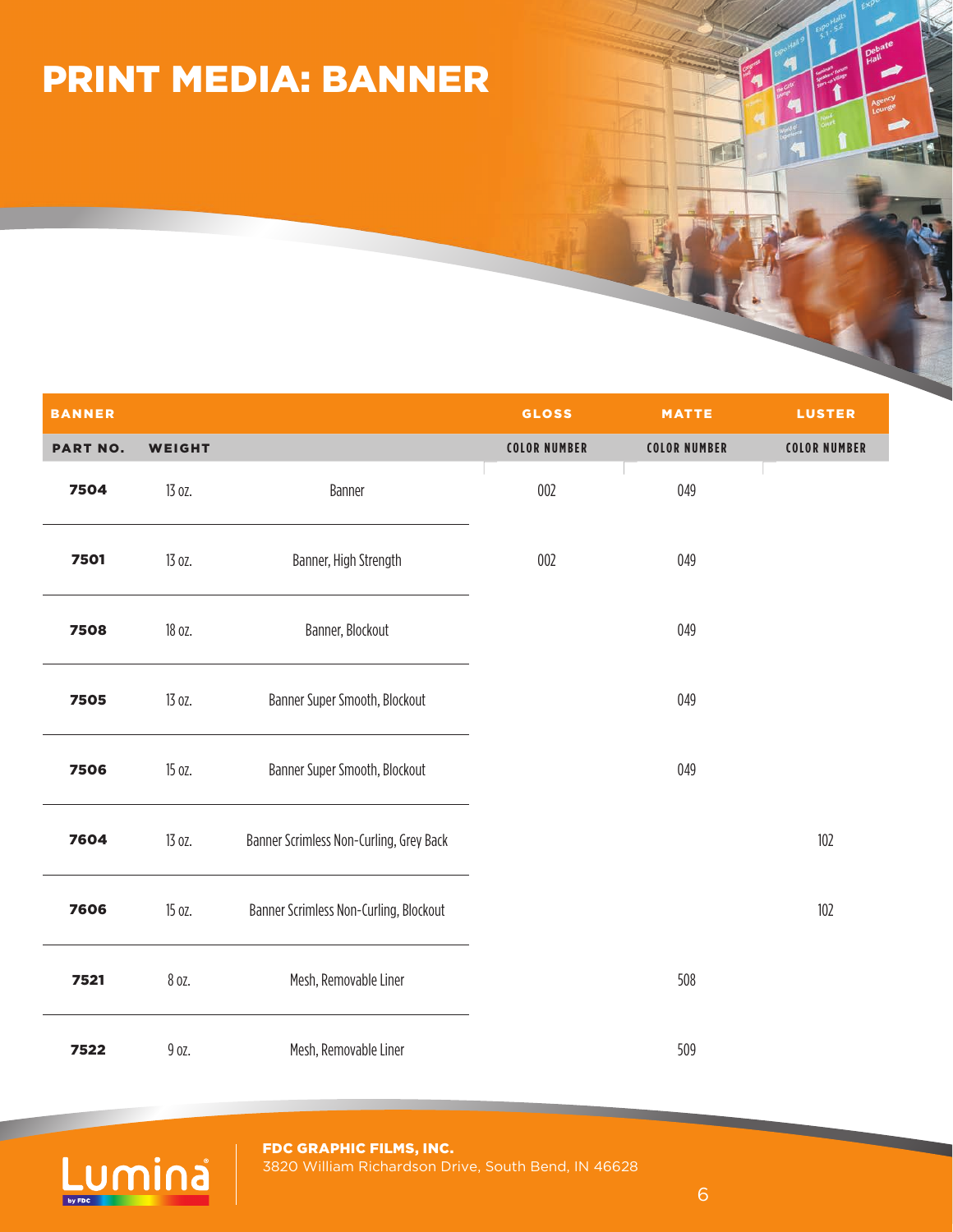#### LAMINATE

| <b>HIGH PERFORMANCE</b> |                  |                                          | <b>GLOSS</b>        | <b>MATTE</b>        | <b>ULTRA CLEAR</b>  |
|-------------------------|------------------|------------------------------------------|---------------------|---------------------|---------------------|
| <b>PART NO.</b>         | <b>FACE MIL.</b> |                                          | <b>COLOR NUMBER</b> | <b>COLOR NUMBER</b> | <b>COLOR NUMBER</b> |
| 7004                    | 2.0              | Premium Cast, Optically Clear Adhesive   |                     |                     | 300                 |
| 7028                    | 2.0              | Premium Cast, Conformable                | 000                 | 200                 |                     |
| <b>GENERAL PURPOSE</b>  |                  |                                          | <b>GLOSS</b>        | <b>MATTE</b>        | <b>CLEAR</b>        |
| <b>PART NO.</b>         | <b>FACE MIL.</b> |                                          | <b>COLOR NUMBER</b> | <b>COLOR NUMBER</b> | <b>COLOR NUMBER</b> |
| 7015                    | 3.0              | Economy Calendered                       | 100                 | 200                 |                     |
| 7037                    | 2.8              | Intermediate Calendered, General Purpose | 000                 | 200                 |                     |
| 7038                    | 3.0              | Intermediate Calendered, Standard        | 000                 | 200                 | 100                 |
| <b>SPECIALTY</b>        |                  |                                          | <b>GLOSS</b>        | <b>MATTE</b>        | <b>LUSTER</b>       |
| <b>PART NO.</b>         | <b>FACE MIL.</b> |                                          | <b>COLOR NUMBER</b> | <b>COLOR NUMBER</b> | <b>COLOR NUMBER</b> |
| 7051                    | 6.0              | Calendered, Floor Graphic                |                     |                     | 100                 |